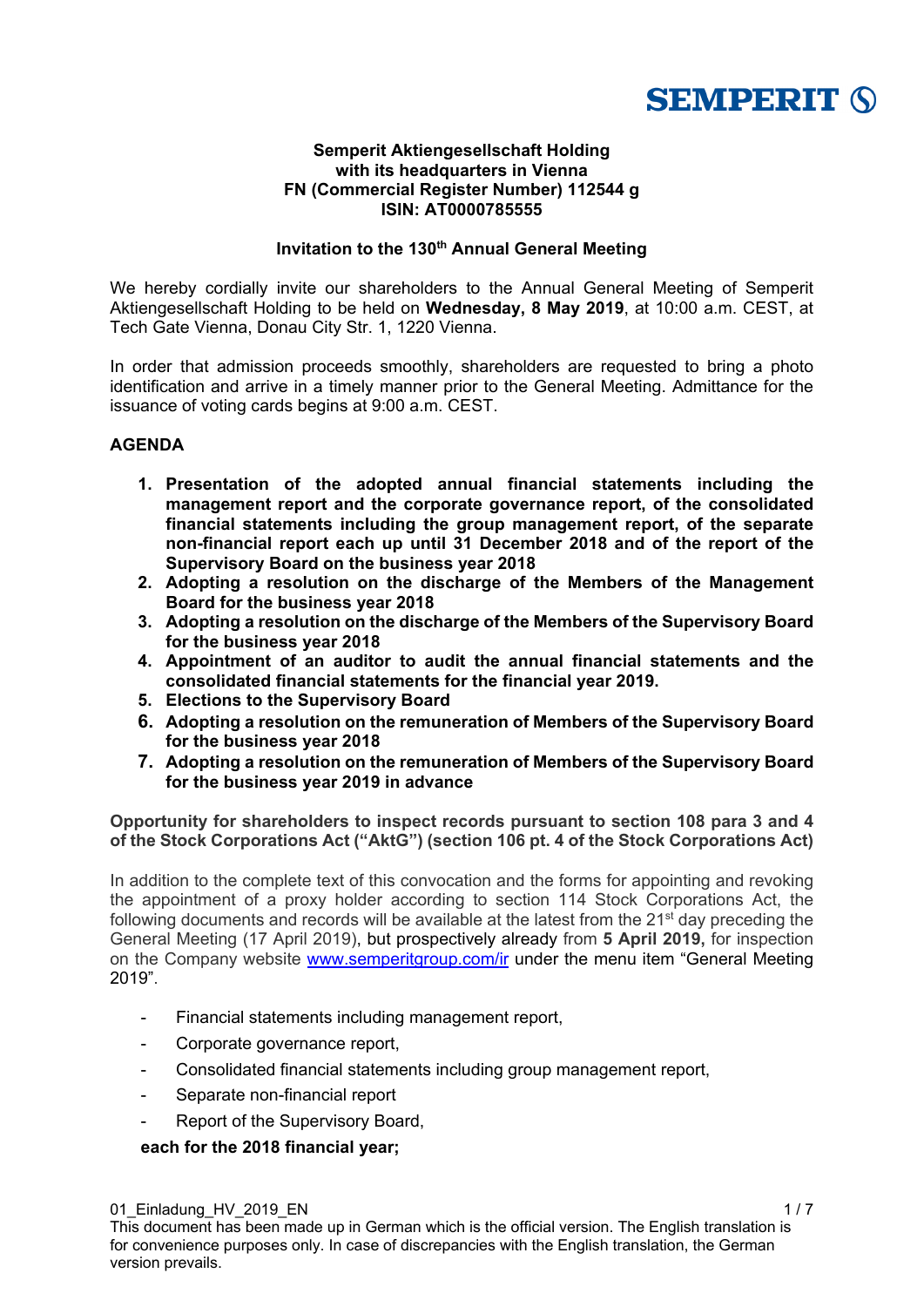

- Proposed resolutions on items  $2. 7.$  of the agenda,
- With respect to agenda item 5.: Curriculum vitae of the candidates for the elections to the Supervisory Board together with statements pursuant to section 87 sub-section 2 of the Stock Corporations Act,

These documents will additionally be available at the General Meeting. Upon request each shareholder will be provided with a copy of the aforementioned documents immediately and free of charge.

## **INFORMATION ON SHAREHOLDER RIGHTS PURSUANT TO SECTIONS 109, 110, 118 AND 119 OF THE STOCK CORPORATIONS ACT**

Pursuant to section 109 of the Stock Corporations Act, shareholders whose aggregate shareholding equals five percent or more of the nominal capital may request in text form that additional items be put on the agenda of the General Meeting and published. Each motion for an item to be put on the agenda must be accompanied by a proposal for a resolution with a statement of reasons. Shareholders filing such a motion must have held the shares continuously for at least three months prior to filing the motion. Any such request by shareholders must be received by the Company no later than on the 21st day before the General Meeting, i.e. by **17 April 2019**. In case of an additional item requested to be put on the agenda, the supplemented agenda will be announced publicly in electronic form on the company website www.semperitgroup.com/ir under the menu item "General Meeting 2019" no later than **19 April 2019** as well as in the same way as the original agenda (in the official gazette to the "Wiener Zeitung") no later than **24 April 2019**.

Pursuant to section 110 of the Stock Corporations Act, shareholders whose aggregate shareholding equals one percent or more of the nominal capital may submit proposed resolutions in text form concerning any item on the agenda, and request that these be made available on the Company website registered with the commercial register, together with the names of the respective shareholders, a statement of reasons to be submitted together with the proposal, and any comments of the Management Board or Supervisory Board. A proposal for a resolution must (also) be submitted in German. Requests of this kind will only be considered when received by the Company no later than on the 7th working day before the General Meeting, i.e. by **26 April 2019**. In case of a proposal for the election of a Supervisory Board member the statement of the proposed person pursuant to section 87 sub-section 2 of the Stock Corporations Act replaces the statement of reasons. Such proposed resolutions will be made available on the company website www.semperitgroup.com/ir under the menu item "General Meeting 2019" no more than two working days from receipt and no later than **30 April 2019**.

Pursuant to section 119 para 2 of the Stock Corporations Act, a resolution proposal that has been published on the Company's website pursuant to section 110 of the Stock Corporations Act is only to be voted on if it is repeated in the General Meeting as a motion.

Pursuant to section 118 of the Stock Corporations Act, shareholders shall be provided with information on the company's affairs upon request at the General Meeting to the extent that such information is required for proper assessment of an item on the agenda. This obligation to provide information shall also extend to the legal and business relationships of the Company with affiliated companies, the state of affairs of the group, and the companies included in the consolidated financial statements.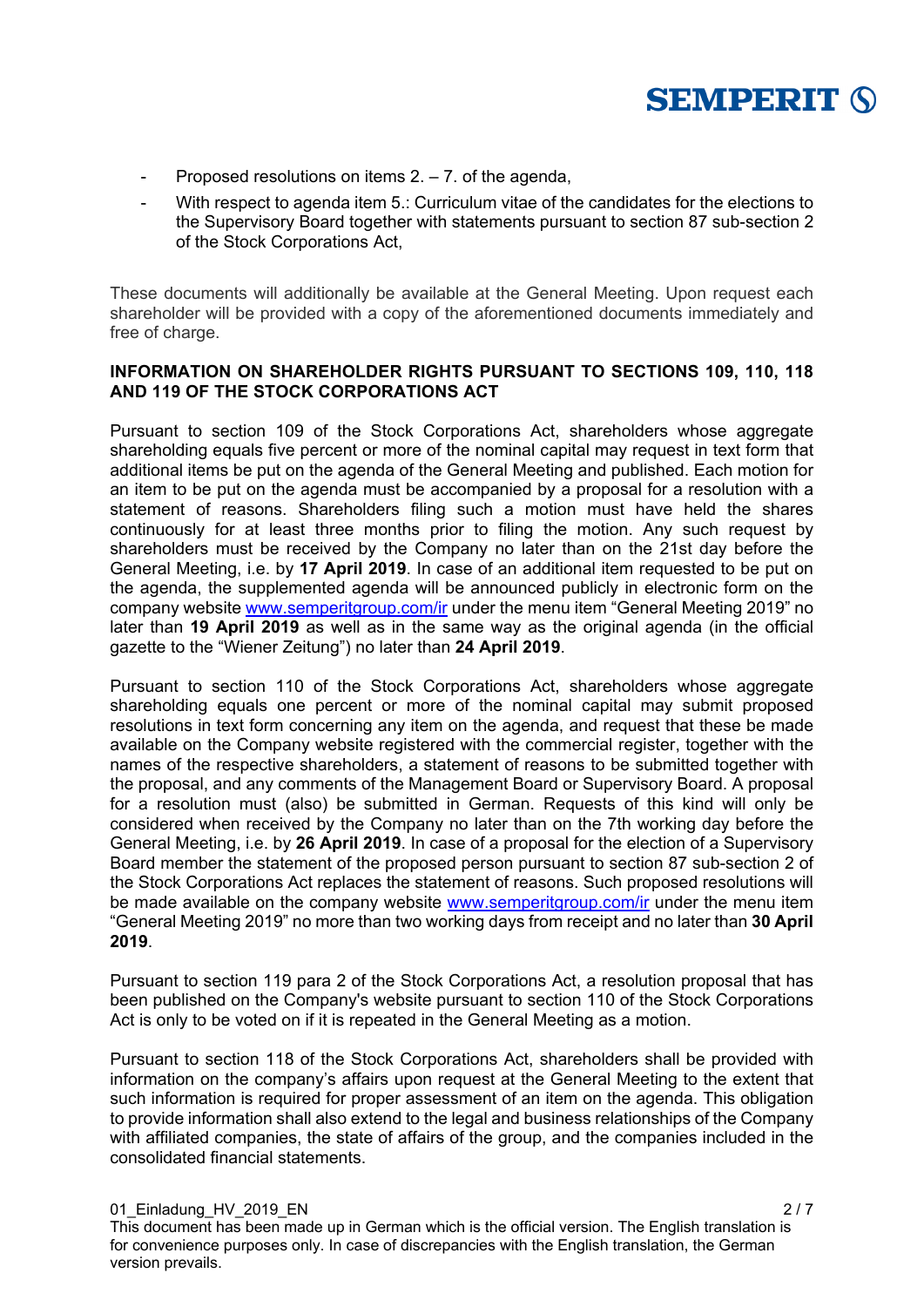

The Company may deny providing information to the extent that according to sound business judgment it might cause material damage to the Company or any affiliated company or if providing such information would constitute a punishable offense. Providing information may also be denied if such information has been continuously available on the Company website registered with the commercial register in the form of question and answer for at least seven days prior to the beginning of the General Meeting.

Pursuant to Section 119 of the Stock Corporations Act every shareholder, the Management Board and the Supervisory Board are entitled to submit motions on any agenda item during the Annual General Meeting. A resolution may not be adopted regarding a topic of discussion that was not properly announced as an agenda item.

Pursuant to 87 para 6 of the Stock Corporations Act, Semperit Aktiengesellschaft Holding as listed company must announce on its websites the proposed candidates for election to the Supervisory Board together with statements in accordance with section 87 para 2 of the Stock Corporations Act for each proposed person by no later than five working days prior to the General Meeting, i.e. on **30 April 2019**. Failure to do so means the person concerned may not be included in the vote. The submission of a corresponding motion at the General Meeting is therefore not possible.

We kindly ask the shareholders to submit any questions requiring extensive preparation to answer to the Company in text form (for example as PDF) exclusively to the E-mail address HV2019@semperitgroup.com in due time prior to the General Meeting.

For the purpose of providing proof of shareholder status in order to exercise the above mentioned shareholders' rights it is sufficient if holders of deposited bearer shares submit a deposit certificate (Depotbestätigung) within the meaning of section 10a Stock Corporations Act. A deposit certificate used to prove current shareholder status must not be older than seven days when submitted to the Company.

Any motions for putting additional items on the agenda pursuant to section 109 of the Stock Corporations Act, and resolution proposals pursuant to section 110 of the Stock Corporations Act including enclosures, shall be submitted to the Company in text form (for example as PDF) exclusively to the E-mail address HV2019@semperitgroup.com.

## **Record date and conditions of attendance of the General Meeting pursuant to section 111 of the Stock Corporations Act (section 106 points 6 and 7 of the Stock Corporations Act)**

Pursuant to section 111 sub-section 1 of the Stock Corporations Act, the right to attend the General Meeting and to exercise the shareholders' rights that are exercised during the General Meeting is determined by the shares held at the end of the tenth day before the date of the General Meeting (Record Date), therefore by the shares held on **Sunday, 28 April 2019, 12:00 midnight (CEST)**.

Participation in the General Meeting is limited to persons who are shareholders on the Record Date and supply proof thereof to the Company.

In case of deposited bearer shares proof of shareholding at the Record Date is provided by submitting a deposit certificate pursuant to section 10a of the Stock Corporations Act. The deposit certificate shall be issued by the depositary bank based in a member state of the

01\_Einladung\_HV\_2019\_EN 3 / 7 3 / 7 3 / 7 3 / 7 3 / 7 3 / 7 3 / 7 3 / 7 3 / 7 3 / 7 3 / 7 3 / 7 3 / 7 3 / 7 3 / 7 3 / 7 3 / 7 3 / 7 3 / 7 3 / 7 3 / 7 3 / 7 3 / 7 3 / 7 3 / 7 3 / 7 3 / 7 3 / 7 3 / 7 3 / 7 3 / 7 3 / 7 3 / 7 This document has been made up in German which is the official version. The English translation is for convenience purposes only. In case of discrepancies with the English translation, the German version prevails.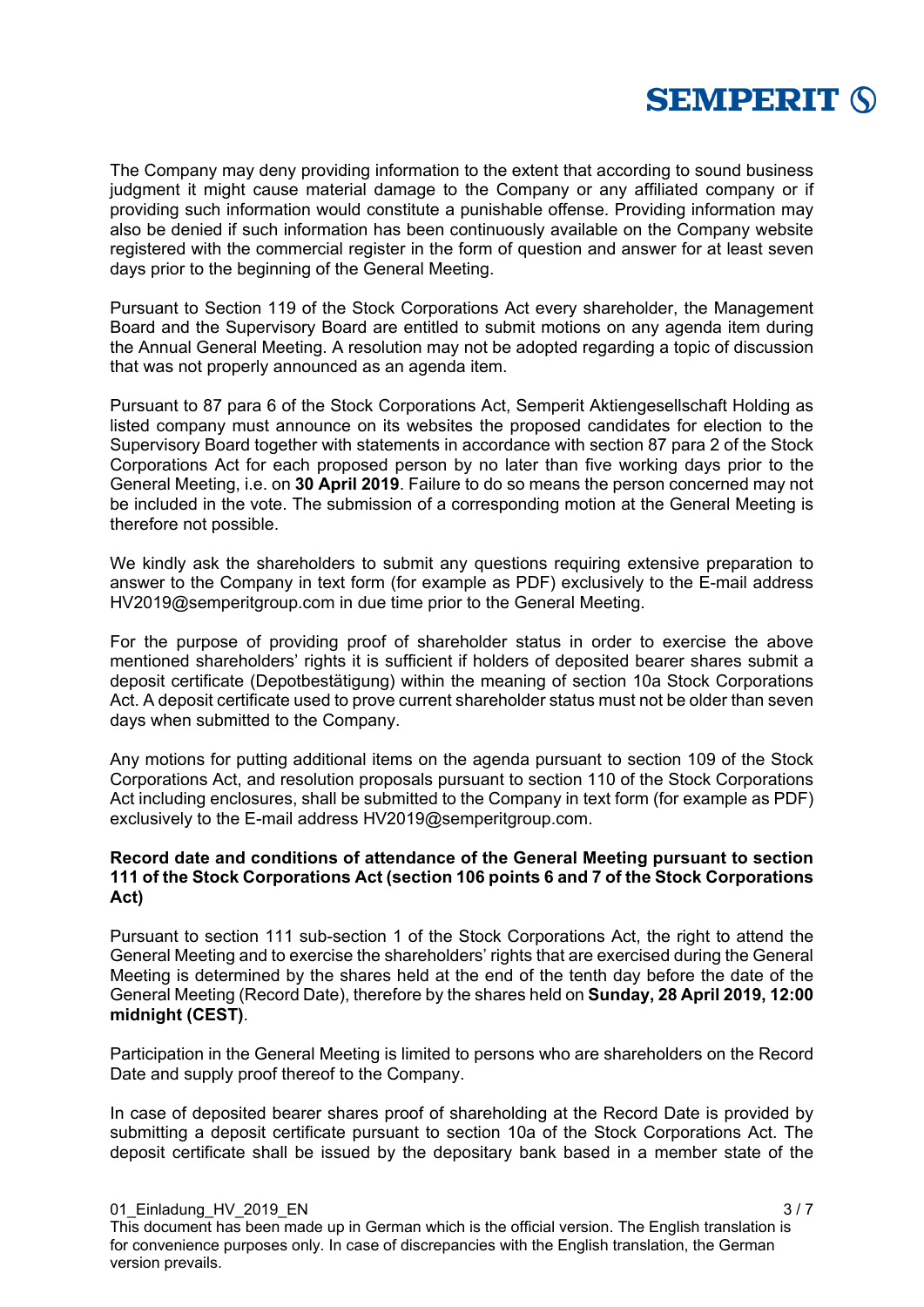

European Economic Area or in a full member state of the OECD. The deposit certificate must contain at least the information required according to section 10a sub-section 2 of the Stock Corporations Act. Deposit certificates will be accepted in German and English.

Proof of shareholder status at the Record Date in the form of a deposit certificate must be received no later than on the third working day before the General Meeting, i.e. by 3 May 2019 exclusively through one of the following addresses:

- (i) E-mail address HV2019@semperitgroup.com
- (ii) per SWIFT BIC COMRGB2L (Message Type 598, stating ISIN AT0000785555 in the text).

#### **Deposit certificate pursuant to section 10a of the Stock Corporations Act**

The deposit certificate is to be issued by a depositary bank based in a member state of the European Economic Area or in a full member state of the OECD, and must contain at least the following:

- Information on the issuer: name/company name and address or code commonly used for interbank transactions (SWIFT CODE),
- Information on the shareholder: name/company name and address, in the case of natural persons additionally the date of birth, in the case of legal entities, if applicable, additionally the commercial register and registration number under which the entity is registered in its country of origin,
- Information on the shares: number of shares held by the shareholder, ISIN AT0000785555,
- Securities account number or other designation,
- Date and, if appropriate, the time period to which the deposit certificate refers.

If the deposit certificate is intended as proof of shareholder status, it may be no older than seven days at the time of submission to the Company.

The deposit certificate as proof of shareholding for the right to participate in the Annual General Meeting must relate to the aforementioned Record Date, **28 April 2019**, 12 midnight CEST.

The deposit certificate will be accepted in either German or English.

Registering to attend the General Meeting or submitting a deposit certificate does not in any way block shareholders with regard to their shares; they may continue to freely dispose of their shares after registering or submitting a deposit certificate.

#### **Possibility to appoint a proxy holder pursuant to sections 113 et seq Stock Corporations Act (section 106 pt. 8 of the Stock Corporations Act)**

Any shareholder entitled to attend the General Meeting shall be entitled to appoint a natural or legal person as proxy holder. The proxy holder may attend the General Meeting on behalf of the shareholder and will have the same rights as the shareholder represented. The Company itself or a member of the Management Board or Supervisory Board may exercise voting rights as a proxy holder only insofar as the shareholder has explicitly provided detailed voting instructions regarding the individual items of the agenda.

The proxy must be granted to a specific person. A proxy in text form shall be sufficient in any case. If a shareholder has granted power of proxy to the depositary bank (section 10a of the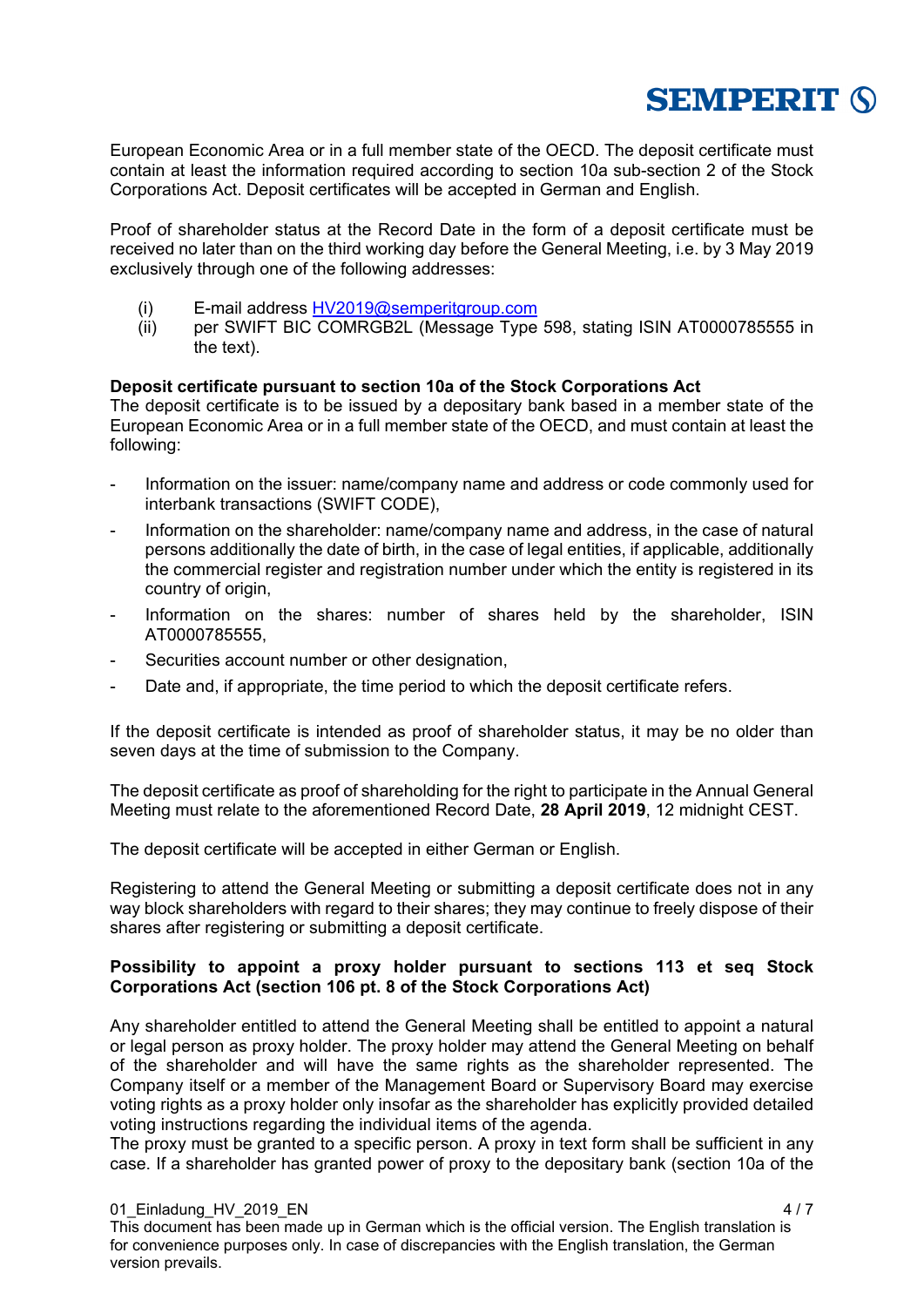

Stock Corporations Act) it shall be sufficient if in addition to submitting the deposit certificate the bank makes a statement that it has been granted power of proxy. It is also possible to grant power of proxy to multiple persons. Forms for granting power of proxy which may also be used to grant limited power of proxy are available on the Company website www.semperitgroup.com/ir under the menu item "General Meeting 2019". A form for the revocation of the power of proxy is also available on the Company website www.semperitgroup.com/ir under the menu item "General Meeting 2019".

The proxy must be received no later than on 7 May 2019, 1.00 p.m. (CEST) exclusively to the E-mail address HV2019@semperitgroup.com; the proxy must be attached to the E-mail in text form, e.g. as PDF-file, and will be kept by the Company.

If a shareholder has granted power of proxy to the depositary bank (section 10a of the Stock Corporations Act) it shall be sufficient if in addition to submitting the deposit certificate the bank makes a statement that it has been granted power of proxy. The aforementioned requirements applying to the submission of the deposit certificate shall apply analogously to the submission of this notification.

On the day of the General Meeting the proxy may only be submitted upon registration for the General Meeting at the venue of the meeting. The aforementioned provisions on granting power of proxy apply analogously to the revocation of power of proxy. Any revocation shall be valid only when received at one of the aforementioned addresses respectively by the Company.

As a special, free of charge service, shareholders who are not able or do not wish to attend the General Meeting in person may have their voting rights in the General Meeting exercised by a representative of the "Interessenverband für Anleger" (IVA, Austrian Association of Investors), 1130 Vienna, Feldmühlgasse 22. Mr. Michael Knap has been appointed by IVA as representative for these shareholders for the General Meeting. Shareholders intending to grant power of proxy are not obliged to appoint Mr Michael Knap as their proxy holder. A special form for granting power of proxy or revocation of proxy to Mr Michael Knap may be downloaded at the Company website www.semperitgroup.com/ir under the menu item "General Meeting 2019". The proxy granted to Mr Michael Knap must be received no later than on 7 May 2019, 1.00 p.m. (CEST) exclusively through one of the following addresses:

- (i) E-mail address HV2019@semperitgroup.com
- (ii) per SWIFT BIC COMRGB2L (Message Type 598, stating ISIN AT0000785555 in the text),

whereby the proxy must be attached to the E-mail in text form, e.g. as PDF-file, and will be kept by the Company.

In addition, it is also possible to directly contact Mr. Michael Knap from IVA at tel. +43 664 – 2138740, fax +43 1 8763343 - 39 or via e-mail at michael.knap@iva.or.at.

The shareholder shall instruct Mr. Michael Knap how he (or perhaps a representative authorised by Mr. Michael Knap) has to exercise the voting right. Mr. Michael Knap shall exercise the voting right solely on the basis of the instructions issued by the shareholder. Without an explicit voting instruction on a specific agenda item the proxy is invalid with regards to this agenda item.

Please note that the proxy holder does not accept instructions for requests to speak, for filing notices of opposition against shareholder resolutions or for raising questions or motions.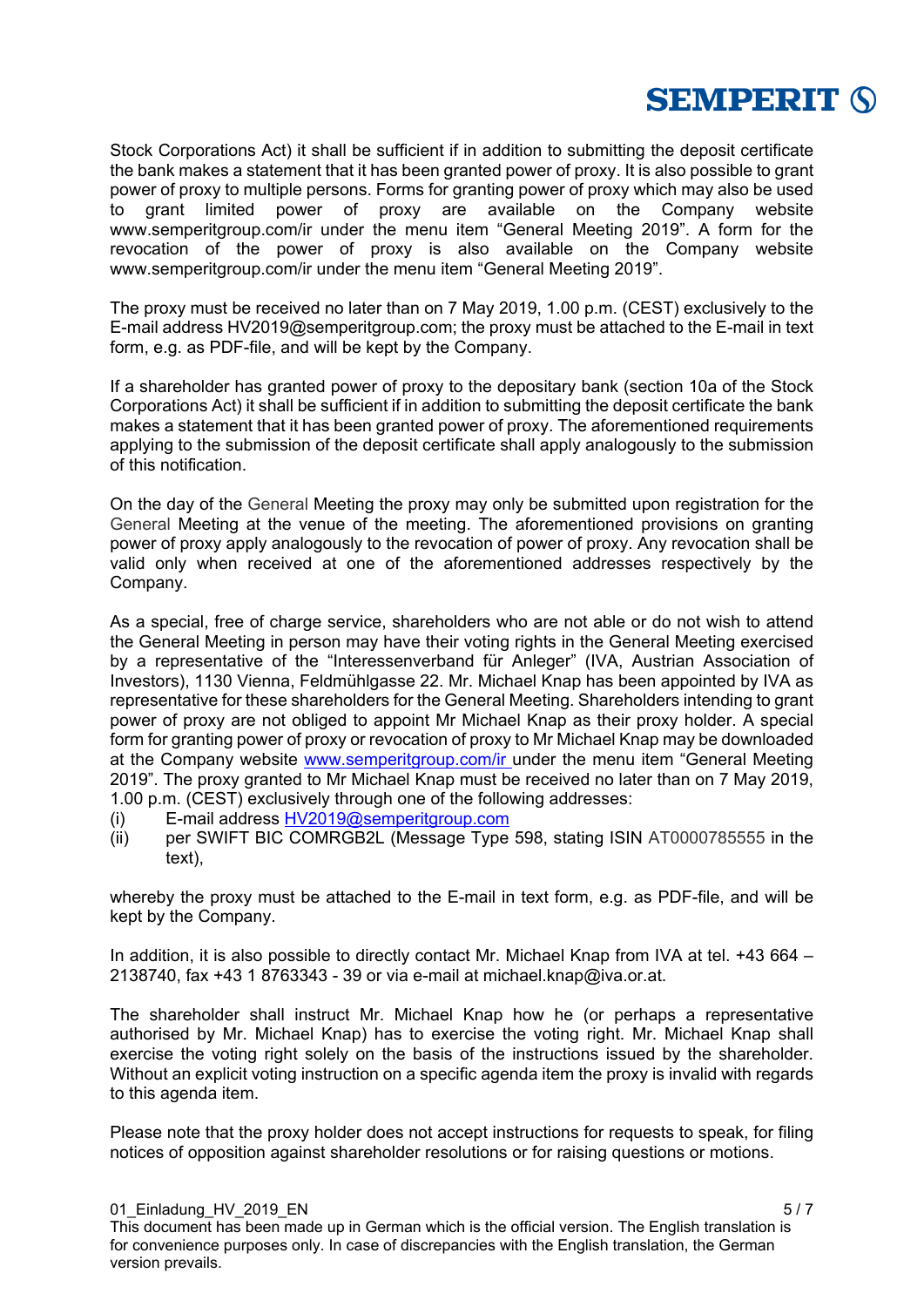

## **Information to shareholders regarding data processing**

## **1. Which personal data of shareholders is processed and for what purposes?**

Semperit AG Holding processes personal data of shareholders (in particular those pursuant to Sec 10a sub-section 2 Stock Corporations Act, i.e. name, address, date of birth, number of the securities deposit, number of shares of the shareholder, type of share if applicable, number of the voting card and, if applicable, name and date of birth of the proxy holder) on the basis of the applicable data protection regulations, in particular the European General Data Protection Regulation ("GDPR") and the Austrian Data Protection Act ("DSG"), in order to enable shareholders to exercise their rights at the General Meeting.

In this connection the shareholders' personal data is processed for the following purposes:

- Organization and holding of General Meetings, including verification of the right to attend/power of proxy and determination of the voting ratio
- Participation of shareholders in the General Meeting and exercise of shareholder rights
- Preparation of registration, power of proxy and attendance lists
- Preparation of the minutes of the General Meeting
- Fulfillment of compliance obligations, including recording, disclosure and reporting obligations.

The processing of the shareholders' personal data is mandatory for the participation of shareholders and their representatives in the General Meeting in accordance with the Stock Corporations Act. The legal basis for the processing therefore is Article 6 sub-section 1 lit c GDPR (compliance with a legal obligation). For the processing Semperit AG Holding is controller as defined in Art 4 pt. 7 GDPR.

#### **2. To whom is the shareholders' personal data transferred?**

Semperit AG Holding uses external service providers, such as notaries, lawyers, banks and IT service providers, for the purpose of organizing the General Meeting. These service providers receive only such personal data from Semperit AG Holding as is necessary for the performance of the commissioned service, and, where they are processors as defined in Art 4 pt. 8 GDPR, process the data solely on instructions of Semperit AG Holding. Where legally required, Semperit AG Holding has concluded a data protection agreement with these service providers.

If a shareholder participates in the General Meeting, all present shareholders or their representatives respectively, the members of the Management Board and Supervisory Board, the notary and any other person with a legal right to attend may view the list of participants stipulated by statute (section 117 Stock Corporations Act) and thereby also have access to the personal data contained therein (inter alia name, place of residence, shareholding relationship). Semperit AG Holding also has the statutory obligation to submit the shareholders' personal data (in particular the list of participants) to the commercial register at the competent commercial register court (section 120 Stock Corporations Act) as part of the notarial protocol.

In addition, the shareholders' personal data may also be transferred to the competent authorities or bodies if necessary.

01\_Einladung\_HV\_2019\_EN 6 / 7 This document has been made up in German which is the official version. The English translation is for convenience purposes only. In case of discrepancies with the English translation, the German version prevails.